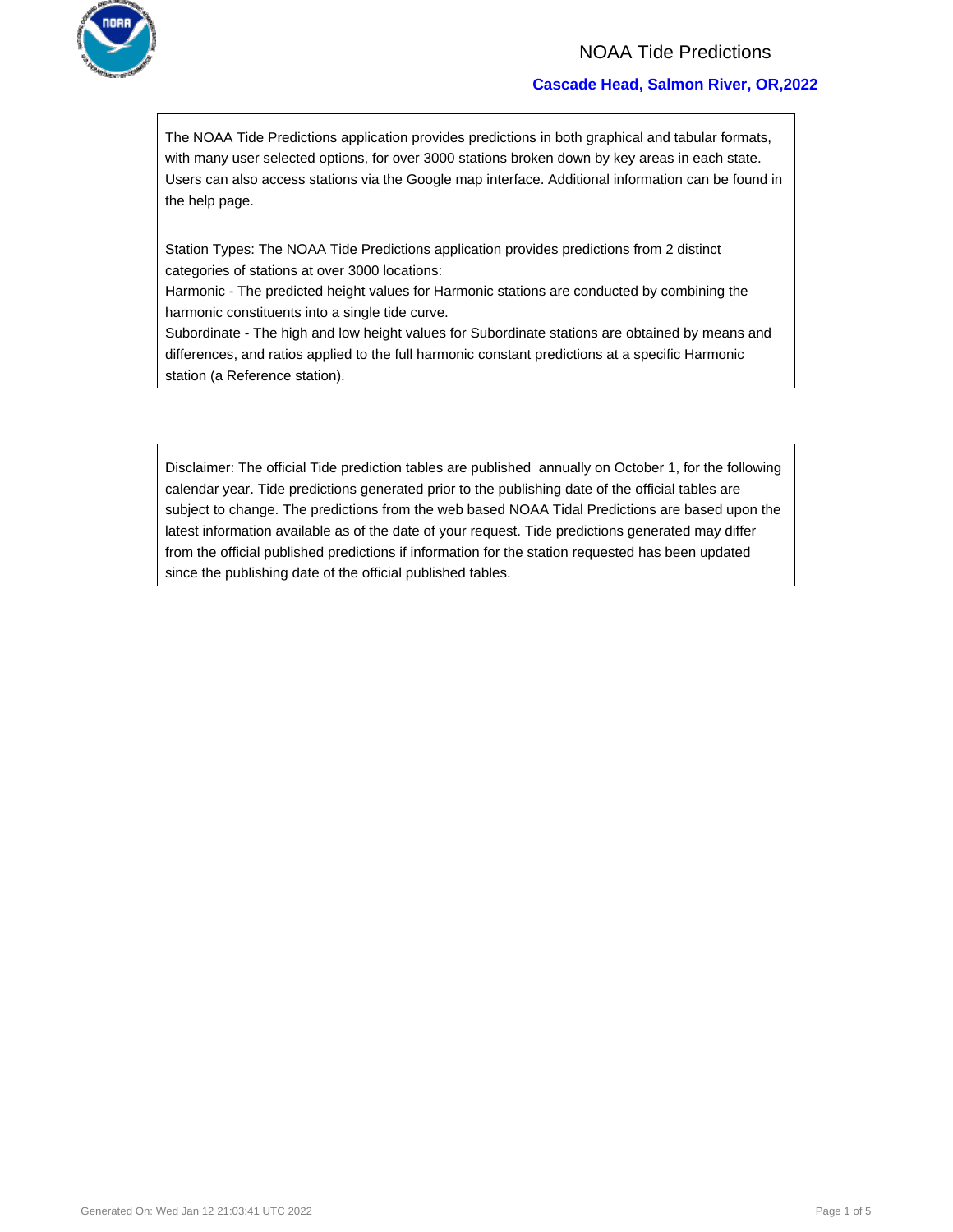

### **NOAA Tide Predictions**

# **Cascade Head, Salmon River, OR,2022 ( 45 02.9N / 124 00.4W )**

**Times and Heights of High and Low Waters**

|                                                                                   | January                                                                                    |                                                                             |                |                                                                           |        |                                 | February                                                                         |                                                |  |                                                                              | <b>March</b>                          |                                                                                    |                         |                                     |
|-----------------------------------------------------------------------------------|--------------------------------------------------------------------------------------------|-----------------------------------------------------------------------------|----------------|---------------------------------------------------------------------------|--------|---------------------------------|----------------------------------------------------------------------------------|------------------------------------------------|--|------------------------------------------------------------------------------|---------------------------------------|------------------------------------------------------------------------------------|-------------------------|-------------------------------------|
| Height<br>Time                                                                    | Time                                                                                       | Height                                                                      |                | Time                                                                      | Height |                                 | Time                                                                             | Height                                         |  | Time                                                                         | Height                                | Time                                                                               |                         | Height                              |
| h m<br>Ħ.<br>04:43 AM 2.8<br>10:27 AM<br>9.3<br>Sa 06:05 PM -1.5                  | h m<br>cm<br>85<br>16 05:21 AM 2.9<br>283<br>Su 06:22 PM<br>-46                            | ft<br>cm<br>88<br>10:59 AM 8.3<br>253<br>$-21$<br>$-0.7$                    | 1<br>$\bullet$ | h m<br>12:19 AM 7.7<br>06:01 AM 1.5<br>Tu 11:44 AM 9.5<br>07:02 PM -1.4   | ft     | cm<br>235<br>46<br>290<br>$-43$ | h m<br><b>16</b> 12:13 AM 7.0<br>05:56 AM<br>W 11:38 AM 8.5<br>$O$ 06:42 PM -0.7 | ft<br>cm<br>213<br>- 1.5<br>46<br>259<br>$-21$ |  | h m<br>1<br>05:09 AM 1.3<br>10:52 AM 8.6<br>Tu 06:04 PM -1.1<br>11:52 PM 7.7 | Ħ.<br>cm<br>40<br>262<br>$-34$<br>235 | h m<br>16 12:10 AM<br>06:00 AM<br>W 11:46 AM<br>06:39 PM -0.5                      | ft<br>6.8<br>1.2<br>7.7 | cm<br>207<br>37<br>235<br>$-15$     |
| 12:02 AM 7.3<br>05:28 AM 2.5<br>Su 11:11 AM<br>9.7<br>06:45 PM -1.7<br>$\bullet$  | 17 12:22 AM 7.0<br>223<br>76<br>296<br>M 11:27 AM 8.6<br>$-52$<br>$\circ$                  | 213<br>79<br>05:50 AM 2.6<br>262<br>06:49 PM -0.7<br>$-21$                  | $\overline{2}$ | 12:54 AM 7.8<br>06:40 AM 1.2<br>W 12:24 PM 9.2<br>07:32 PM -1.0           |        | 238<br>37<br>280<br>$-30$       | 17 12:36 AM 7.1<br>06:24 AM<br>Th 12:10 PM 8.5<br>07:02 PM -0.5                  | 216<br>- 1.3<br>40<br>259<br>$-15$             |  | 05:49 AM 0.8<br>2<br>11:33 AM 8.5<br>W 06:34 PM -0.9                         | 24<br>259<br>-27                      | 17 12:33 AM 7.1<br>06:33 AM 0.7<br>Th 12:20 PM 7.8<br>07:02 PM -0.4                |                         | 216<br>21<br>238<br>$-12$           |
| 3<br>12:41 AM 7.5<br>06:12 AM 2.2<br>M 11:54 AM 9.9<br>07:23 PM -1.6              | 229<br>18 12:48 AM 6.9<br>67<br>06:17 AM<br>302<br>Tu 11:55 AM 8.8<br>07:13 PM<br>-49      | 210<br>2.3<br>70<br>268<br>$-21$<br>-0.7                                    | 3              | 01:29 AM 7.7<br>07:19 AM 1.1<br>Th 01:03 PM 8.6<br>07:57 PM -0.4          |        | 235<br>34<br>262<br>$-12$       | 18 12:58 AM 7.3<br>06:53 AM<br>F<br>12:43 PM 8.2<br>07:20 PM -0.2                | 223<br>34<br>$-1.1$<br>250<br>-6               |  | 3<br>12:24 AM 7.9<br>06:28 AM 0.5<br>Th 12:12 PM 8.1<br>06:59 PM -0.4        | 241<br>15<br>247<br>$-12$             | <b>18</b> 12:56 AM 7.3<br>07:07 AM 0.4<br>12:57 PM 7.6<br>07:24 PM -0.1<br>$\circ$ |                         | 223<br>12<br>232<br>-3              |
| 01:20 AM 7.5<br>4<br>06:53 AM 1.9<br>Tu 12:36 PM 9.6<br>07:59 PM -1.3             | 229<br>1901:12 AM 6.9<br>58<br>06:44 AM<br>W 12:24 PM 8.8<br>293<br>07:34 PM<br>$-40$      | 210<br>64<br>2.1<br>268<br>$-15$<br>$-0.5$                                  | 4<br>F         | 02:04 AM 7.6<br>07:58 AM 1.2<br>01:42 PM 7.6<br>08:18 PM 0.3              |        | 232<br>37<br>232<br>9           | 1901:23 AM 7.4<br>07:24 AM<br>Sa 01:20 PM 7.6<br>07:40 PM 0.3                    | 226<br>30<br>1.0<br>232<br>9                   |  | 12:55 AM 7.8<br>4<br>07:05 AM 0.4<br>F<br>12:51 PM 7.5<br>07:20 PM 0.2       | 238<br>-12<br>229<br>6                | 19 01:20 AM 7.6<br>07:41 AM<br>Sa 01:36 PM 7.3<br>07:47 PM 0.4                     | 0.1                     | 232<br>3<br>223<br>12               |
| 5<br>02:00 AM 7.4<br>07:35 AM 1.8<br>W 01:17 PM 9.1<br>08:32 PM<br>$-0.7$         | 226<br>$20$ 01:35 AM 6.8<br>55<br>07:10 AM<br>Th 12:56 PM 8.6<br>277<br>07:52 PM<br>$-21$  | 207<br>-2.0<br>61<br>262<br>-9<br>-0.3                                      | 5              | 02:38 AM 7.3<br>08:40 AM 1.5<br>Sa 02:22 PM 6.6<br>08:37 PM 1.1           |        | 223<br>46<br>201<br>34          | 2001:50 AM 7.4<br>07:58 AM<br>Su 02:01 PM 6.7<br>08:03 PM 1.0                    | 226<br>30<br>1.0<br>204<br>30                  |  | 15<br>01:24 AM 7.7<br>07:42 AM 0.4<br>Sa 01:30 PM 6.7<br>07:37 PM 0.9        | 235<br>-12<br>204<br>27               | $20$ 01:47 AM 7.9<br>08:17 AM -0.1<br>Su 02:19 PM 6.7<br>08:12 PM 1.0              |                         | 241<br>-3<br>204<br>30              |
| 02:42 AM 7.2<br>6<br>08:18 AM 1.9<br>Th 01:59 PM 8.2<br>09:03 PM<br>0.0           | 219<br>21 02:00 AM 6.8<br>58<br>07:39 AM<br>F<br>250<br>08:12 PM<br>0                      | 207<br>58<br>1.9<br>01:30 PM 8.1<br>247<br>0.1<br>3                         | 6              | 03:13 AM 6.9<br>09:30 AM 1.9<br>Su 03:11 PM 5.4<br>08:59 PM 2.0           |        | 210<br>58<br>165<br>61          | 21 02:22 AM 7.4<br>08:40 AM<br>M 02:52 PM 5.7<br>08:32 PM 1.9                    | 226<br>1.2<br>37<br>174<br>58                  |  | 01:51 AM 7.4<br>6<br>08:20 AM 0.7<br>Su 02:13 PM 5.9<br>07:56 PM 1.7         | 226<br>21<br>180<br>52                | $21$ 02:18 AM 8.0<br>08:56 AM 0.0<br>M 03:08 PM 6.0<br>08:42 PM                    | 1.7                     | 244<br>0<br>183<br>52               |
| 7<br>03:26 AM 6.9<br>09:06 AM<br>-2.2<br>F<br>02:43 PM 7.0<br>09:33 PM<br>0.8     | 210<br>$2202:28$ AM 6.7<br>67<br>08:12 AM<br>Sa 02:08 PM 7.3<br>213<br>08:35 PM<br>24      | 204<br>61<br>-2.0<br>223<br>18<br>0.6                                       | 7              | 03:52 AM 6.5<br>10:47 AM 2.2<br>M 04:45 PM 4.4<br>09:30 PM 3.0            |        | 198<br>67<br>134<br>91          | $2203:01$ AM 7.3<br>09:40 AM<br>Tu 04:12 PM 4.7<br>09:11 PM 2.8                  | 223<br>1.5<br>46<br>143<br>85                  |  | 17<br>02:16 AM 7.0<br>09:01 AM 1.0<br>M 03:06 PM 5.0<br>08:20 PM 2.5         | 213<br>30<br>152<br>76                | 22 02:53 AM 7.9<br>09:44 AM<br>Tu 04:12 PM<br>09:19 PM 2.5                         | 0.2<br>5.2              | 241<br>6<br>158<br>76               |
| 8<br>04:17 AM 6.6<br>10:08 AM<br>2.5<br>Sa 03:35 PM 5.8<br>10:06 PM<br>1.7        | 201<br>$2303:01$ AM 6.7<br>76<br>08:53 AM<br>Su 02:52 PM 6.3<br>177<br>52<br>09:04 PM      | 204<br>2.2<br>67<br>192<br>43<br>-1.4                                       | 8              | 04:44 AM 6.1<br>12:53 PM 2.2<br>Tu 07:29 PM 4.2<br>$\bullet$ 10:33 PM 3.9 |        | 186<br>67<br>128<br>119         | $2303:51$ AM 7.0<br>12:09 PM<br>W 06:45 PM 4.4<br>10:21 PM 3.7<br>$\bullet$      | 213<br>1.7<br>52<br>134<br>113                 |  | 02:42 AM 6.6<br>18<br>09:59 AM 1.5<br>Tu 04:46 PM 4.3<br>08:53 PM 3.3        | 201<br>46<br>131<br>101               | $23$ 03:35 AM 7.5<br>10:57 AM<br>W 05:49 PM<br>10:13 PM                            | 0.6<br>4.7<br>3.2       | 229<br>18<br>143<br>98              |
| 9<br>05:16 AM 6.4<br>11:41 AM 2.7<br>Su 05:09 PM 4.7<br>$\bullet$ 10:57 PM<br>2.6 | 195<br>24 03:41 AM 6.7<br>82<br>09:52 AM<br>143<br>M<br>79<br>09:42 PM                     | 204<br>73<br>-2.4<br>03:56 PM 5.2<br>158<br>2.3<br>70                       | 9              | 06:10 AM 5.9<br>02:37 PM 1.6<br>W 09:13 PM 4.9                            |        | 180<br>49<br>149                | 24 05:04 AM 6.7<br>02:11 PM 1.1<br>Th 08:33 PM 5.0                               | 204<br>34<br>152                               |  | 19<br>03:14 AM 6.2<br>11:49 AM 1.7<br>W 07:07 PM 4.3<br>09:57 PM 4.0         | 189<br>52<br>131<br>122               | 24 04:29 AM 7.0<br>01:03 PM<br>Th 07:41 PM<br>11:57 PM                             | 0.8<br>4.8<br>3.7       | 213<br>24<br>146<br>113             |
| 1006:23 AM 6.3<br>01:38 PM<br>-2.4<br>M 07:34 PM 4.4                              | 2504:34 AM 6.6<br>192<br>12:10 PM<br>73<br>Tu 06:15 PM 4.4<br>134<br>10:44 PM<br>$\bullet$ | 201<br>-2.4<br>73<br>134<br>3.2<br>98                                       |                | <b>10</b> 01:43 AM 4.2<br>07:42 AM 6.1<br>Th 03:37 PM 0.9<br>09:58 PM 5.6 |        | 128<br>186<br>27<br>171         | $2501:05$ AM 4.0<br>06:43 AM 6.7<br>F<br>03:19 PM 0.2<br>09:29 PM 5.8            | 122<br>204<br>6<br>177                         |  | 1004:07 AM 5.7<br>01:40 PM 1.5<br>Th 08:37 PM 4.9<br>$\bullet$               | 174<br>46<br>149                      | $2505:46$ AM 6.5<br>02:39 PM<br>F<br>09:01 PM 5.3<br>$\mathbf o$                   | 0.5                     | 198<br>15<br>162                    |
| 11 12:47 AM 3.3<br>07:32 AM 6.5<br>Tu 03:08 PM 1.6<br>09:16 PM 4.9                | 101<br>26 05:45 AM 6.7<br>198<br>02:29 PM<br>49<br>W 08:38 PM<br>149                       | 204<br>1.6<br>49<br>-4.8<br>146                                             | F              | 11 03:02 AM 3.9<br>08:46 AM 6.5<br>04:18 PM 0.3<br>10:31 PM 6.2           |        | 119<br>198<br>9<br>189          | 26 02:41 AM 3.5<br>08:13 AM 7.2<br>Sa 04:09 PM -0.5<br>10:08 PM                  | 107<br>219<br>$-15$<br>6.5<br>198              |  | 11 12:50 AM 4.2<br>06:14 AM 5.5<br>F<br>02:50 PM 1.0<br>09:21 PM 5.4         | 128<br>168<br>30<br>165               | 26 02:05 AM 3.5<br>07:28 AM<br>Sa 03:47 PM<br>09:54 PM                             | 6.4<br>0.0<br>5.9       | 107<br>195<br>$\overline{0}$<br>180 |
| 1202:26 AM 3.6<br>08:31 AM 6.8<br>W 04:03 PM<br>0.8<br>10:13 PM 5.6               | 27 12:54 AM 3.9<br>110<br>207<br>Th 03:37 PM 0.6<br>24<br>171                              | 119<br>213<br>07:11 AM 7.0<br>18<br>09:45 PM 5.6<br>171                     |                | 1203:48 AM 3.4<br>09:32 AM 7.1<br>Sa 04:53 PM -0.1<br>10:59 PM 6.6        |        | 104<br>216<br>-3<br>201         | 27 03:39 AM 2.7<br>09:18 AM 7.8<br>Su 04:52 PM -0.9<br>10:44 PM 7.0              | 82<br>238<br>$-27$<br>213                      |  | 1202:19 AM 3.8<br>07:59 AM 5.8<br>Sa 03:37 PM 0.5<br>09:53 PM 5.9            | 116<br>177<br>15<br>180               | 27 03:25 AM 2.8<br>08:58 AM 6.6<br>Su 04:38 PM -0.4<br>10:36 PM 6.5                |                         | 85<br>201<br>-12<br>198             |
| 1303:29 AM 3.6<br>09:18 AM 7.2<br>Th 04:44 PM 0.1<br>10:52 PM 6.2                 | 28 02:47 AM 3.7<br>110<br>219<br>F<br>3<br>189                                             | 113<br>08:28 AM 7.7<br>235<br>$-12$<br>04:28 PM -0.4<br>10:30 PM 6.4<br>195 |                | 1304:24 AM 2.9<br>10:07 AM 7.6<br>Su 05:24 PM -0.5<br>11:25 PM 6.8        |        | 88<br>232<br>$-15$<br>207       | $28$ 04:26 AM $\,$ 1.9 $\,$<br>10:08 AM 8.3<br>M 05:29 PM -1.2<br>11:18 PM 7.5   | 58<br>253<br>$-37$<br>229                      |  | $1304:11$ AM 3.1<br>09:56 AM 6.4<br>Su 05:13 PM 0.1<br>11:21 PM 6.2          | 94<br>195<br>3<br>189                 | 28 04:23 AM 1.9<br>10:04 AM 7.0<br>M 05:21 PM -0.6<br>11:13 PM 7.0                 |                         | 58<br>213<br>$-18$<br>213           |
| 14.04:13 AM 3.4<br>09:57 AM 7.6<br>F<br>05:19 PM -0.3<br>11:25 PM 6.6             | 29 03:49 AM 3.3<br>104<br>232<br>Sa 05:11 PM -1.0<br>-9<br>201                             | 101<br>256<br>09:27 AM 8.4<br>$-30$<br>11:08 PM 7.0<br>213                  |                | 14 04:56 AM 2.4<br>10:39 AM 8.1<br>M 05:53 PM -0.7<br>11:50 PM 6.9        |        | 73<br>247<br>$-21$<br>210       |                                                                                  |                                                |  | 14 04:50 AM 2.4<br>10:37 AM 6.9<br>M 05:44 PM -0.2<br>11:47 PM 6.5           | 73<br>210<br>-6<br>198                | 29 05:12 AM 1.1<br>10:55 AM 7.3<br>Tu 05:58 PM -0.6<br>11:48 PM 7.4                |                         | 34<br>223<br>-18<br>226             |
| 15,04:49 AM 3.2<br>10:29 AM 8.0<br>Sa 05:52 PM -0.6<br>11:55 PM 6.9               | 3004:37 AM 2.6<br>98<br>244<br>$-18$<br>Su 05:52 PM -1.4<br>210                            | 79<br>274<br>10:17 AM 9.0<br>-43<br>11:44 PM 7.4<br>226                     |                | 15 05:27 AM 1.9<br>11:08 AM 8.4<br>Tu 06:19 PM -0.7                       |        | 58<br>256<br>$-21$              |                                                                                  |                                                |  | 15 05:26 AM 1.8<br>11:12 AM 7.4<br>Tu 06:13 PM -0.4                          | 55<br>226<br>$-12$                    | 30 05:56 AM 0.5<br>11:40 AM 7.3<br>W 06:30 PM -0.4                                 |                         | 15<br>223<br>$-12$                  |
|                                                                                   | 31 05:20 AM 2.0<br>M 06:28 PM -1.5                                                         | 61<br>11:02 AM 9.4<br>287<br>-46                                            |                |                                                                           |        |                                 |                                                                                  |                                                |  |                                                                              |                                       | 31 12:20 AM 7.7<br>06:38 AM 0.1<br>Th 12:23 PM<br>06:59 PM 0.0                     | 7.2                     | 235<br>3<br>219<br>0                |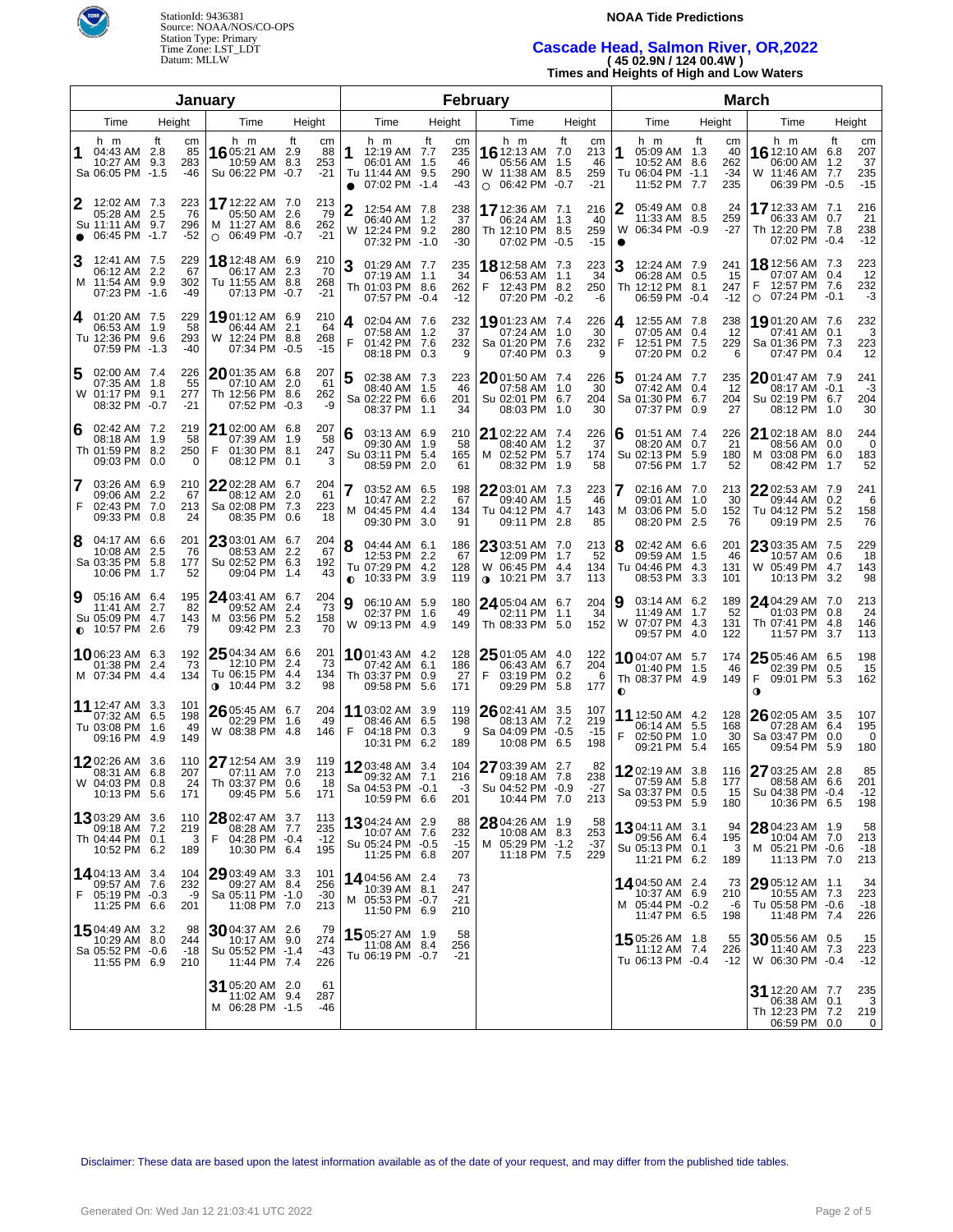

### **NOAA Tide Predictions**

# **Cascade Head, Salmon River, OR,2022 ( 45 02.9N / 124 00.4W )**

**Times and Heights of High and Low Waters**

|                |                                                                                   |                                                   | April                                                                              |                                     |                                                                              |                                       | May                                                                            |                                                              |                                                                             | June                                |                                                                                 |                                                      |  |
|----------------|-----------------------------------------------------------------------------------|---------------------------------------------------|------------------------------------------------------------------------------------|-------------------------------------|------------------------------------------------------------------------------|---------------------------------------|--------------------------------------------------------------------------------|--------------------------------------------------------------|-----------------------------------------------------------------------------|-------------------------------------|---------------------------------------------------------------------------------|------------------------------------------------------|--|
| Time<br>Height |                                                                                   |                                                   | Time                                                                               | Height                              | Time                                                                         | Height                                | Time                                                                           | Height                                                       | Time                                                                        | Height                              | Time                                                                            | Height                                               |  |
| 1              | h m<br>12:51 AM 7.8<br>07:18 AM<br>01:04 PM 6.8<br>F<br>07:23 PM 0.5<br>$\bullet$ | ft<br>cm<br>238<br>$-0.2$<br>-6<br>207<br>15      | h m<br>16 12:14 AM 7.6<br>06:53 AM -0.5<br>Sa 12:49 PM 6.6<br>$\circ$ 06:43 PM 0.8 | ft<br>cm<br>232<br>-15<br>201<br>24 | h m<br>1<br>12:44 AM 7.5<br>07:51 AM -0.7<br>Su 01:48 PM 5.5<br>07:13 PM 2.1 | ft<br>cm<br>229<br>$-21$<br>168<br>64 | h m<br>16 12:10 AM 8.2<br>07:36 AM<br>M 01:40 PM<br>$O$ 06:53 PM               | ft<br>cm<br>250<br>$-1.4$<br>-43<br>-5.8<br>177<br>2.1<br>64 | h m<br>1<br>01:10 AM 7.0<br>09:02 AM -0.8<br>W 03:22 PM 5.2<br>08:24 PM 3.0 | ft<br>cm<br>213<br>-24<br>158<br>91 | h m<br>16 01:24 AM 8.4<br>09:17 AM<br>Th 03:21 PM 5.9<br>08:48 PM               | ft<br>cm<br>256<br>-58<br>$-1.9$<br>180<br>2.2<br>67 |  |
| 2              | 01:20 AM 7.7<br>07:56 AM -0.3<br>Sa 01:45 PM 6.4<br>07:43 PM                      | 235<br>-9<br>195<br>1.1<br>34                     | <b>17</b> 12:43 AM 7.9<br>07:35 AM -0.8<br>Su 01:36 PM 6.4<br>07:16 PM 1.2         | 241<br>$-24$<br>195<br>37           | 2<br>01:09 AM 7.3<br>08:29 AM -0.7<br>M 02:35 PM 5.3<br>07:44 PM 2.5         | 223<br>$-21$<br>162<br>76             | 17 12:50 AM<br>08:28 AM -1.6<br>Tu 02:35 PM 5.8<br>07:47 PM 2.3                | - 8.4<br>256<br>-49<br>177<br>70                             | 2<br>01:43 AM 6.9<br>09:38 AM -0.6<br>Th 04:06 PM 5.1<br>09:06 PM 3.0       | 210<br>$-18$<br>155<br>91           | 1702:16 AM 8.0<br>10:04 AM -1.7<br>04:13 PM 6.0<br>F<br>09:45 PM                | 244<br>$-52$<br>183<br>58<br>- 1.9                   |  |
| 3              | 01:45 AM 7.6<br>08:32 AM -0.2<br>Su 02:29 PM 5.8<br>08:03 PM                      | 232<br>-6<br>177<br>1.7<br>52                     | 1801:16 AM 8.2<br>08:19 AM -1.0<br>M 02:27 PM 6.0<br>07:53 PM 1.8                  | 250<br>$-30$<br>183<br>55           | 3<br>01:34 AM 7.2<br>09:05 AM -0.5<br>Tu 03:25 PM 5.1<br>08:21 PM 2.9        | 219<br>$-15$<br>155<br>88             | 1801:35 AM<br>09:20 AM<br>W 03:32 PM<br>08:46 PM                               | 8.3<br>253<br>$-49$<br>$-1.6$<br>5.7<br>174<br>-2.5<br>76    | 3<br>02:21 AM 6.7<br>10:13 AM -0.4<br>F<br>04:50 PM 5.0<br>09:50 PM 2.9     | 204<br>$-12$<br>152<br>88           | <b>18</b> 03:10 AM 7.5<br>10:50 AM -1.3<br>Sa 05:06 PM 6.1<br>10:44 PM 1.7      | 229<br>$-40$<br>186<br>52                            |  |
|                | 02:09 AM 7.3<br>4<br>09:08 AM<br>M 03:16 PM<br>08:29 PM                           | 223<br>0.0<br>$\Omega$<br>5.3<br>162<br>2.3<br>70 | 19 01:52 AM 8.2<br>09:08 AM -0.9<br>Tu 03:25 PM 5.6<br>08:37 PM 2.3                | 250<br>$-27$<br>171<br>70           | 02:01 AM 6.9<br>4<br>09:43 AM -0.2<br>W 04:21 PM 4.9<br>09:04 PM 3.1         | 210<br>-6<br>149<br>94                | 1902:23 AM<br>10:15 AM<br>Th 04:34 PM<br>09:47 PM                              | 8.1<br>247<br>$-1.3$<br>$-40$<br>5.6<br>171<br>2.5<br>76     | 03:02 AM 6.5<br>14<br>10:49 AM -0.3<br>Sa 05:35 PM 5.0<br>10:38 PM 2.7      | 198<br>-9<br>152<br>82              | 19 04:08 AM 6.8<br>11:36 AM<br>Su 05:58 PM 6.3<br>11:48 PM                      | 207<br>$-0.9$<br>$-27$<br>192<br>46<br>1.5           |  |
| 5              | 02:32 AM 7.0<br>09:46 AM 0.3<br>Tu 04:16 PM<br>09:02 PM                           | 213<br>9<br>4.8<br>146<br>2.9<br>88               | 2002:34 AM 8.0<br>10:06 AM -0.6<br>W 04:34 PM 5.2<br>09:31 PM 2.8                  | 244<br>$-18$<br>158<br>85           | 5<br>02:35 AM 6.7<br>10:26 AM 0.1<br>Th 05:25 PM 4.7<br>09:55 PM 3.3         | 204<br>3<br>143<br>101                | 2003:16 AM<br>11:13 AM<br>05:37 PM<br>10:55 PM                                 | 229<br>- 7.5<br>$-30$<br>$-1.0$<br>5.6<br>171<br>2.5<br>76   | 5<br>03:49 AM 6.1<br>$11:28$ AM $-0.1$<br>Su 06:17 PM 5.1<br>11:34 PM 2.6   | 186<br>-3<br>155<br>79              | $2005:13$ AM 5.9<br>12:21 PM<br>M 06:49 PM 6.5                                  | 180<br>$-0.3$<br>-9<br>198                           |  |
| 6              | 02:59 AM 6.7<br>10:36 AM<br>W 05:45 PM<br>09:48 PM                                | 204<br>21<br>0.7<br>4.5<br>137<br>3.4<br>104      | 21 03:22 AM 7.6<br>11:19 AM -0.3<br>Th 05:56 PM 5.1<br>10:44 PM 3.1                | 232<br>-9<br>155<br>94              | 6<br>03:15 AM 6.3<br>11:19 AM 0.3<br>F<br>06:30 PM 4.7<br>10:59 PM 3.3       | 192<br>9<br>143<br>101                | 21 04:17 AM<br>12:13 PM -0.7<br>Sa 06:38 PM 5.8                                | 6.9<br>210<br>$-21$<br>177                                   | 16<br>04:43 AM 5.7<br>12:08 PM 0.1<br>M 06:57 PM 5.3                        | 174<br>3<br>162                     | 21 12:57 AM 1.3<br>06:27 AM<br>Tu 01:06 PM 0.3<br>07:39 PM<br>0                 | 40<br>-5.2<br>158<br>9<br>6.7<br>204                 |  |
| 7              | 03:34 AM 6.3<br>11:54 AM<br>Th 07:23 PM<br>11:04 PM                               | 192<br>34<br>1.1<br>137<br>4.5<br>3.8<br>116      | 22 04:21 AM 6.9<br>12:42 PM -0.1<br>F<br>07:14 PM 5.3                              | 210<br>-3<br>162                    | 04:06 AM 5.9<br>12:20 PM 0.5<br>Sa 07:27 PM 4.8                              | 180<br>15<br>146                      | $22$ 12:09 AM 2.3<br>05:30 AM<br>Su 01:11 PM<br>$0.07:35 \text{ PM}$           | 70<br>6.2<br>189<br>-9<br>-0.3<br>6.1<br>186                 | 12:35 AM 2.3<br>05:46 AM 5.2<br>Tu 12:49 PM 0.3<br>$0$ 07:35 PM             | 70<br>158<br>9<br>-5.6<br>171       | 2202:08 AM<br>07:47 AM<br>W 01:52 PM<br>08:27 PM                                | 27<br>0.9<br>140<br>4.6<br>27<br>0.9<br>6.8<br>207   |  |
| 8              | 04:25 AM 5.8<br>01:27 PM<br>F 08:35 PM 4.8                                        | 177<br>34<br>1.1<br>146                           | $2312:19$ AM 3.1<br>05:39 AM 6.3<br>Sa 01:58 PM 0.0<br>$0.08:18$ PM 5.6            | 94<br>192<br>0<br>171               | 8<br>12:12 AM 3.2<br>05:11 AM 5.5<br>Su 01:19 PM 0.6<br>08:14 PM 5.0         | 98<br>168<br>18<br>152                | 2301:24 AM<br>06:51 AM<br>M 02:07 PM<br>08:26 PM                               | 58<br>- 1.9<br>- 5.6<br>171<br>0.0<br>0<br>6.4<br>195        | 8<br>$01:40$ AM $1.9$<br>07:01 AM 4.8<br>W 01:31 PM 0.6<br>08:13 PM         | 58<br>146<br>18<br>- 6.0<br>183     | 23 03:19 AM 0.5<br>09:07 AM<br>Th 02:39 PM<br>09:13 PM                          | 15<br>134<br>4.4<br>46<br>1.5<br>210<br>6.9          |  |
| 9              | 12:57 AM 3.8<br>05:48 AM<br>Sa 02:40 PM<br>$0.09:25$ PM                           | 116<br>165<br>5.4<br>30<br>1.0<br>5.1<br>155      | 24 01:48 AM 2.7<br>07:12 AM 6.0<br>Su 03:02 PM -0.1<br>09:12 PM 6.1                | 82<br>183<br>-3<br>186              | 9<br>$01:24$ AM $2.8$<br>06:31 AM 5.2<br>M 02:12 PM 0.5<br>$0$ 08:54 PM 5.3  | 85<br>158<br>15<br>162                | 24 02:35 AM<br>08:11 AM<br>Tu 02:57 PM<br>09:14 PM                             | 40<br>-1.3<br>5.2<br>158<br>0.3<br>9<br>6.7<br>204           | 19<br>02:45 AM 1.3<br>08:25 AM 4.6<br>Th 02:14 PM 1.0<br>08:52 PM 6.5       | 40<br>140<br>30<br>198              | $24$ 04:23 AM 0.0<br>10:19 AM<br>03:29 PM<br>F<br>09:56 PM                      | 0<br>134<br>-4.4<br>2.1<br>64<br>6.9<br>210          |  |
|                | <b>10</b> 02:22 AM 3.3<br>07:42 AM<br>Su 03:34 PM<br>10:02 PM                     | 101<br>5.4<br>165<br>0.6<br>18<br>5.5<br>168      | 25 03:02 AM 2.0<br>08:37 AM 5.9<br>M 03:54 PM -0.1<br>09:57 PM 6.6                 | 61<br>180<br>-3<br>201              | 1002:29 AM 2.3<br>07:53 AM 5.2<br>Tu 02:56 PM 0.5<br>09:28 PM 5.7            | 70<br>158<br>15<br>174                | 25 03:42 AM<br>09:24 AM<br>W 03:43 PM<br>09:57 PM                              | 0.7<br>21<br>5.0<br>152<br>0.7<br>21<br>7.0<br>213           | 1003:49 AM 0.6<br>09:44 AM 4.6<br>F<br>02:59 PM 1.4<br>09:32 PM 7.0         | 18<br>140<br>43<br>213              | 25 05:19 AM -0.4<br>11:20 AM<br>Sa 04:20 PM<br>10:35 PM                         | $-12$<br>140<br>-4.6<br>79<br>2.6<br>6.9<br>210      |  |
|                | 11 03:22 AM 2.7<br>09:00 AM<br>M 04:15 PM<br>10:32 PM                             | 82<br>5.7<br>174<br>0.3<br>9<br>-5.8<br>177       | 26 04:03 AM 1.2<br>09:45 AM 6.0<br>Tu 04:38 PM 0.0<br>10:37 PM 7.0                 | 37<br>183<br>0<br>213               | 11 03:27 AM 1.6<br>09:06 AM 5.2<br>W 03:35 PM 0.5<br>09:59 PM 6.2            | 49<br>158<br>15<br>189                | 26 04:40 AM 0.2<br>10:28 AM<br>Th 04:24 PM<br>10:35 PM 7.2                     | 6<br>152<br>5.0<br>1.2<br>37<br>219                          | 11 04:48 AM -0.1<br>10:52 AM 4.9<br>Sa 03:48 PM 1.8<br>10:15 PM 7.5         | -3<br>149<br>55<br>229              | $26$ 06:10 AM -0.7<br>12:13 PM<br>Su 05:12 PM<br>11:12 PM                       | $-21$<br>-4.9<br>149<br>2.9<br>88<br>210<br>6.9      |  |
|                | 12 04:10 AM 2.0<br>09:55 AM<br>TU 04:49 PM 0.1<br>10:58 PM 6.2                    | 61<br>6.1<br>186<br>3<br>189                      | 27 04:56 AM 0.5<br>10:40 AM 6.0<br>W 05:16 PM 0.2<br>11:13 PM 7.3                  | 15<br>183<br>ь<br>223               | 1204:19 AM 0.9<br>10:08 AM 5.4<br>Th 04:11 PM 0.7<br>10:29 PM 6.7            | 27<br>165<br>21<br>204                | 27 05:33 AM -0.3<br>11:24 AM<br>$F = 05:02$ PM 1.7<br>11:10 PM 7.3             | -9<br>5.0<br>152<br>52<br>223                                | 1205:46 AM -0.8<br>11:51 AM 5.2<br>Su 04:40 PM 2.2<br>11:00 PM 8.0          | -24<br>158<br>67<br>244             | 27 06:56 AM -0.8<br>01:01 PM 5.1<br>M 06:03 PM 3.1<br>11:47 PM 7.0              | $-24$<br>155<br>94<br>213                            |  |
|                | <b>13</b> 04:53 AM 1.3<br>10:40 AM 6.4<br>W 05:19 PM 0.0<br>11:23 PM 6.7          | 40<br>195<br>0<br>204                             | 28 05:44 AM 0.0<br>11:30 AM 6.0<br>Th 05:49 PM 0.6<br>11:46 PM 7.5                 | $\Omega$<br>183<br>18<br>229        | 1305:08 AM 0.2<br>11:03 AM 5.6<br>F<br>04:46 PM 1.0<br>11:00 PM 7.3          | 6<br>171<br>30<br>223                 | 28 06:21 AM -0.7<br>12:16 PM 5.1<br>Sa 05:39 PM 2.2<br>11:42 PM 7.2            | $-21$<br>155<br>67<br>219                                    | 1306:43 AM -1.3<br>12:46 PM 5.4<br>M 05:39 PM 2.4<br>11:46 PM 8.3           | -40<br>165<br>73<br>253             | 2807:37 AM -0.9<br>01:44 PM 5.3<br>Tu 06:51 PM 3.0                              | -27<br>162<br>91                                     |  |
|                | 14 05:33 AM 0.6<br>11:22 AM 6.6<br>Th 05:47 PM 0.1<br>11:48 PM 7.1                | 18<br>201<br>3<br>216                             | $2906:29$ AM $-0.4$<br>12:16 PM 5.9<br>F<br>06:19 PM 1.1                           | -12<br>180<br>34                    | 1405:56 AM -0.5<br>11:55 AM 5.7<br>Sa 05:23 PM 1.3<br>11:33 PM 7.8           | $-15$<br>174<br>-40<br>238            | 29 07:06 AM -0.9<br>01:05 PM 5.2<br>Su 06:18 PM 2.6                            | $-27$<br>158<br>79                                           | 1407:38 AM -1.7<br>01:39 PM 5.7<br>Tu 06:44 PM 2.5<br>$\circ$               | $-52$<br>174<br>76                  | 29 12:21 AM 7.0<br>08:15 AM -0.9<br>W 02:23 PM 5.3<br>07:35 PM 2.9<br>$\bullet$ | 213<br>-27<br>162<br>88                              |  |
|                | 1506:12 AM 0.0<br>12:05 PM 6.7<br>F 06:15 PM 0.4                                  | $\Omega$<br>204<br>12                             | 30 12:16 AM 7.5<br>07:11 AM -0.7<br>Sa 01:02 PM 5.7<br>$\bullet$ 06:46 PM 1.6      | 229<br>$-21$<br>174<br>49           | 15 06:45 AM -1.0<br>12:47 PM 5.8<br>Su 06:05 PM 1.7                          | $-30$<br>177<br>52                    | $30$ 12:11 AM 7.2<br>07:47 AM -0.9<br>M 01:52 PM 5.2<br>$\bullet$ 06:59 PM 2.9 | 219<br>$-27$<br>158<br>88                                    | 15 12:34 AM 8.4<br>08:29 AM -1.9<br>W 02:30 PM 5.8<br>07:48 PM 2.4          | 256<br>-58<br>177<br>73             | 30 12:56 AM 7.0<br>08:49 AM -0.9<br>Th 02:59 PM 5.3<br>08:15 PM 2.7             | 213<br>$-27$<br>162<br>82                            |  |
|                |                                                                                   |                                                   |                                                                                    |                                     |                                                                              |                                       | 31 12:40 AM 7.1<br>08:26 AM<br>Tu 02:37 PM 5.2<br>07:42 PM 3.0                 | 216<br>-0.9<br>-27<br>158<br>91                              |                                                                             |                                     |                                                                                 |                                                      |  |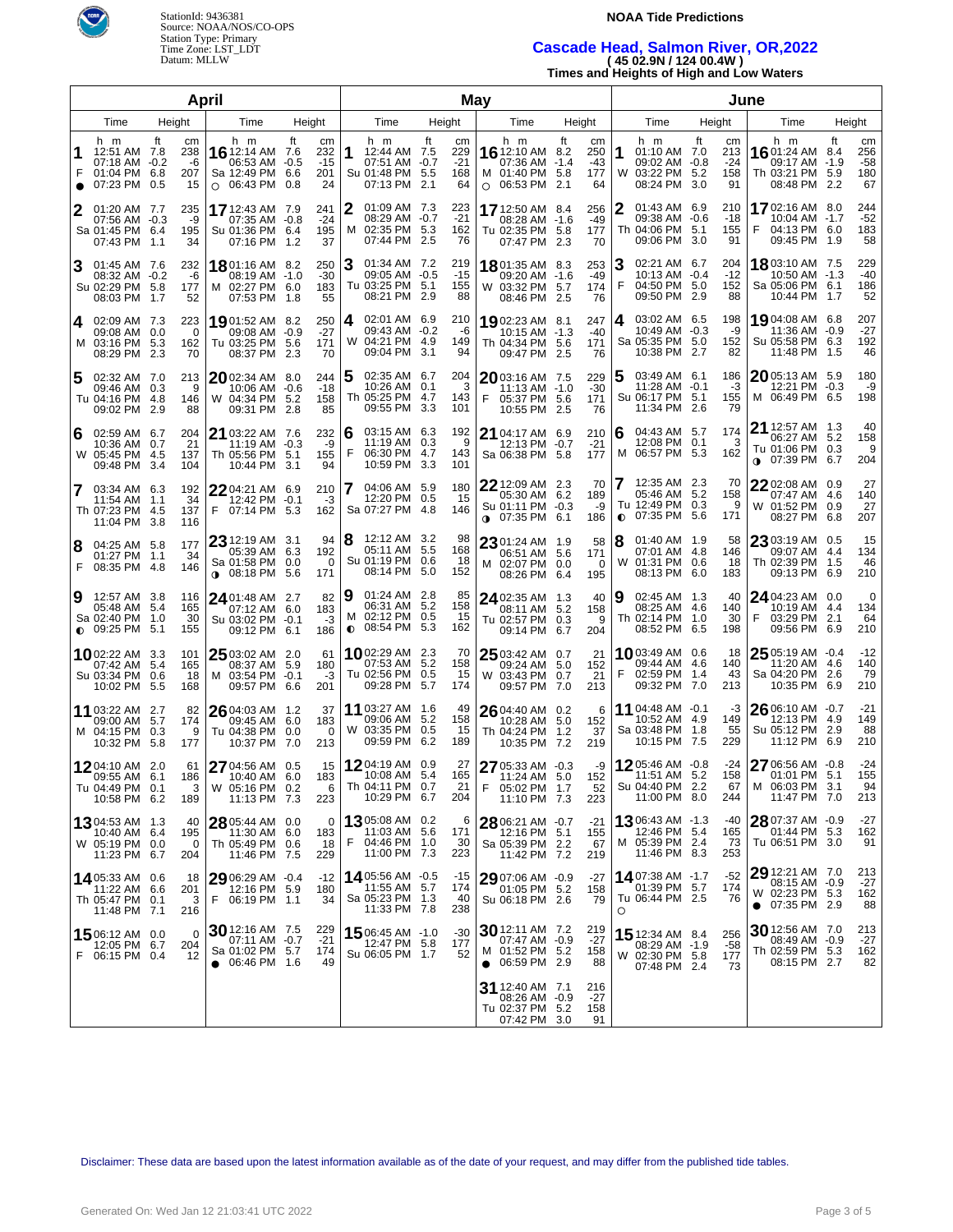

### **NOAA Tide Predictions**

## **Cascade Head, Salmon River, OR,2022 ( 45 02.9N / 124 00.4W )**

**Times and Heights of High and Low Waters**

| July           |                                                                           |                     |                  |                                                                                  |            |                                 |                | <b>August</b>                                                              |        |                                 |           |                                                                            |                   |                             |        |                                                                                | <b>September</b> |                              |                                    |                                                           |                   |                         |  |
|----------------|---------------------------------------------------------------------------|---------------------|------------------|----------------------------------------------------------------------------------|------------|---------------------------------|----------------|----------------------------------------------------------------------------|--------|---------------------------------|-----------|----------------------------------------------------------------------------|-------------------|-----------------------------|--------|--------------------------------------------------------------------------------|------------------|------------------------------|------------------------------------|-----------------------------------------------------------|-------------------|-------------------------|--|
| Time<br>Height |                                                                           |                     | Time             |                                                                                  | Height     | Time                            |                |                                                                            | Height |                                 | Time      |                                                                            | Height            |                             | Time   | Height                                                                         |                  | Time                         |                                    | Height                                                    |                   |                         |  |
| F              | h m<br>01:31 AM 7.0<br>09:20 AM -0.8<br>03:33 PM 5.3<br>08:52 PM 2.5      | ft<br>213<br>162    | cm<br>-24<br>76  | h m<br>1602:07 AM 7.9<br>09:40 AM -1.6<br>Sa 03:40 PM 6.4<br>09:31 PM            | ft<br>1.2  | cm<br>241<br>$-49$<br>195<br>37 | 1              | h m<br>02:32 AM 6.6<br>09:35 AM -0.5<br>M 03:41 PM 6.0<br>09:45 PM 1.4     | ft     | cm<br>201<br>$-15$<br>183<br>43 |           | h m<br>16 03:37 AM 6.0<br>10:06 AM<br>Tu 04:20 PM 6.9<br>10:54 PM          | ft<br>0.2<br>0.5  | cm<br>183<br>6<br>210<br>15 | 1      | h m<br>03:57 AM 5.4<br>09:48 AM 1.1<br>Th 03:58 PM 7.1<br>10:54 PM 0.5         | ft               | cm<br>165<br>34<br>216<br>15 | h m<br>1605:38 AM 4.7<br>F.        | 10:28 AM<br>04:33 PM 6.5                                  | ft<br>2.5         | cm<br>143<br>76<br>198  |  |
| 2              | 02:09 AM 6.9<br>09:48 AM -0.7<br>Sa 04:05 PM 5.3<br>09:31 PM 2.3          | 210<br>$-21$<br>162 | 70               | 1702:59 AM 7.3<br>10:17 AM -1.2<br>Su 04:26 PM 6.6<br>10:25 PM 1.0               |            | 223<br>$-37$<br>201<br>30       | 2              | 03:14 AM 6.2<br>09:58 AM -0.2<br>Tu 04:10 PM 6.2<br>10:28 PM 1.3           |        | 189<br>-6<br>189<br>40          |           | <b>17</b> 04:37 AM<br>10:36 AM<br>W 05:01 PM 6.7<br>11:54 PM 0.5           | 5.2<br>0.9        | 158<br>27<br>204<br>15      | 2<br>F | 05:04 AM 4.8<br>10:27 AM 1.8<br>04:41 PM 7.1                                   |                  | 146<br>55<br>216             | 17 12:18 AM 0.6                    | 07:02 AM 4.5<br>Sa 11:22 AM 3.1<br>$0.05:19 \text{ PM}$   | 6.1               | 18<br>137<br>94<br>186  |  |
| 3              | 02:48 AM 6.6<br>10:15 AM -0.6<br>Su 04:37 PM 5.4<br>10:12 PM 2.1          | 201<br>-18<br>165   | 64               | 18 03:53 AM 6.5<br>10:53 AM -0.6<br>M 05:12 PM 6.7<br>11:23 PM 0.9               |            | 198<br>-18<br>204<br>27         | 3              | 04:03 AM 5.6<br>10:26 AM 0.4<br>W 04:45 PM 6.5<br>11:19 PM 1.1             |        | 171<br>12<br>198<br>34          |           | 18 05:51 AM 4.6<br>11:12 AM<br>Th 05:44 PM 6.5                             | 1.7               | 140<br>52<br>198            |        | 12:04 AM 0.5<br>06:33 AM 4.4<br>Sa 11:18 AM 2.4<br>$\bullet$ 05:34 PM 7.0      |                  | 15<br>134<br>73<br>213       | <b>18</b> 01:35 AM 0.8             | 08:23 AM 4.6<br>Su 12:37 PM<br>06:25 PM                   | 3.4<br>5.8        | 24<br>140<br>104<br>177 |  |
| 4              | 03:31 AM 6.2<br>10:42 AM -0.4<br>M 05:09 PM 5.6<br>10:59 PM 2.0           | 189<br>$-12$<br>171 | 61               | 19 04:53 AM 5.6<br>11:28 AM 0.1<br>Tu 05:59 PM 6.7                               |            | 171<br>3<br>204                 | 4              | 05:03 AM 4.9<br>11:00 AM 1.0<br>Th 05:25 PM 6.7                            |        | 149<br>30<br>204                |           | 1901:02 AM 0.6<br>07:18 AM<br>12:00 PM 2.4<br>$0.06:34 \text{ PM}$         | 4.3<br>6.3        | -18<br>131<br>73<br>192     | 4      | 01:39 AM 0.5<br>08:09 AM 4.4<br>Su 12:28 PM 2.9<br>06:40 PM 6.9                |                  | 15<br>134<br>88<br>210       | 1902:52 AM 0.7                     | 09:29 AM 4.8<br>M 02:03 PM<br>07:51 PM                    | 3.4<br>5.7        | 21<br>146<br>104<br>174 |  |
| 5              | 04:19 AM 5.7<br>11:12 AM 0.0<br>Tu 05:44 PM 5.8<br>11:54 PM 1.7           | 174<br>177          | 0<br>52          | $20$ 12:28 AM 0.9<br>06:06 AM 4.8<br>W 12:06 PM 0.9<br>06:47 PM<br>$\bullet$     | 6.7        | 27<br>146<br>27<br>204          | F<br>$\bullet$ | 12:25 AM 0.9<br>06:25 AM 4.4<br>11:44 AM 1.7<br>06:13 PM 6.9               |        | 27<br>134<br>52<br>210          |           | 2002:18 AM 0.6<br>08:45 AM 4.3<br>Sa 01:06 PM<br>07:32 PM                  | 3.0<br>6.1        | 18<br>131<br>91<br>186      | 5<br>M | 03:10 AM 0.2<br>09:27 AM 4.7<br>01:56 PM<br>07:58 PM                           | 3.0<br>6.9       | 6<br>143<br>91<br>210        | $20$ 03:56 AM 0.5                  | 10:19 AM<br>Tu 03:17 PM<br>09:08 PM                       | 5.1<br>3.1<br>5.8 | 15<br>155<br>94<br>177  |  |
| 6              | 05:17 AM 5.1<br>11:46 AM 0.4<br>W 06:22 PM 6.1                            | 155<br>186          | 12               | 21 01:38 AM 0.7<br>07:30 AM 4.3<br>Th 12:49 PM<br>07:35 PM                       | 1.7<br>6.6 | 21<br>131<br>52<br>201          | 6              | 01:49 AM 0.7<br>08:05 AM 4.1<br>Sa 12:40 PM 2.3<br>07:09 PM 7.0            |        | 21<br>125<br>70<br>213          |           | $21$ 03:32 AM 0.4<br>09:57 AM<br>Su 02:26 PM<br>08:38 PM                   | 4.6<br>3.2<br>6.1 | 12<br>140<br>98<br>186      | 6      | 04:20 AM -0.2<br>10:25 AM 5.2<br>Tu 03:23 PM 2.7<br>09:17 PM                   | 7.1              | -6<br>158<br>82<br>216       | 21 04:45 AM 0.3                    | 10:58 AM<br>W 04:15 PM 2.6<br>10:06 PM                    | 5.4<br>-6.1       | 9<br>165<br>79<br>186   |  |
| 7              | 12:58 AM 1.4<br>06:32 AM 4.6<br>Th 12:27 PM 1.0<br>$\bullet$ 07:05 PM 6.5 | 140<br>198          | 43<br>30         | 22 02:52 AM 0.5<br>08:56 AM 4.2<br>F<br>01:42 PM<br>08:26 PM                     | 2.3<br>6.5 | 15<br>128<br>70<br>198          | 7              | 03:18 AM 0.2<br>09:35 AM 4.4<br>Su 01:48 PM 2.7<br>08:14 PM 7.2            |        | 6<br>134<br>82<br>219           |           | $22$ 04:34 AM 0.1<br>10:51 AM<br>M 03:40 PM<br>09:39 PM                    | 5.0<br>3.2<br>6.2 | 3<br>152<br>98<br>189       |        | 05:16 AM -0.6<br>11:11 AM 5.7<br>W 04:34 PM 2.2<br>10:24 PM                    | 7.3              | $-18$<br>174<br>67<br>223    | 22 05:25 AM 0.1                    | 11:31 AM 5.7<br>Th 05:03 PM 2.1<br>10:52 PM               | 6.4               | 3<br>174<br>64<br>195   |  |
| 8<br>F         | 02:10 AM 1.0<br>08:04 AM 4.2<br>01:15 PM 1.6<br>07:52 PM                  | 128<br>6.8<br>207   | 30<br>49         | 23 04:01 AM 0.1<br>10:12 AM 4.4<br>Sa 02:47 PM<br>09:16 PM                       | 2.8<br>6.5 | 3<br>134<br>85<br>198           | 18             | 04:32 AM -0.3<br>10:41 AM 4.8<br>M 03:08 PM 2.8<br>09:23 PM 7.4            |        | -9<br>146<br>85<br>226          |           | $23$ 05:24 AM -0.1<br>11:33 AM 5.3<br>Tu 04:38 PM 2.9<br>10:30 PM          | 6.4               | -3<br>162<br>88<br>195      | 8      | 06:03 AM -0.9<br>11:53 AM 6.2<br>Th 05:34 PM 1.5<br>11:20 PM                   | -7.5             | -27<br>189<br>46<br>229      | 23 05:59 AM -0.1<br>F              | 11:59 AM 5.9<br>05:47 PM<br>11:32 PM                      | 1.6<br>6.6        | -3<br>180<br>49<br>201  |  |
| 9              | 03:27 AM 0.4<br>09:36 AM 4.3<br>Sa 02:09 PM<br>08:45 PM 7.2               | 131<br>2.1<br>219   | 12<br>64         | $24$ 05:01 AM $-0.2$<br>11:12 AM 4.7<br>Su 03:56 PM<br>10:05 PM                  | 3.1<br>6.6 | -6<br>143<br>94<br>201          | Ι9             | 05:33 AM -0.8<br>11:33 AM 5.3<br>Tu 04:26 PM 2.6<br>10:28 PM 7.8           |        | $-24$<br>162<br>79<br>238       |           | 24 06:06 AM -0.3<br>12:09 PM<br>W 05:26 PM 2.5<br>11:13 PM                 | 5.5<br>6.7        | -9<br>168<br>76<br>204      | 9<br>F | 06:45 AM -0.9<br>12:31 PM 6.6<br>06:29 PM 0.9                                  |                  | -27<br>201<br>27             | 24 06:30 AM -0.1                   | 12:25 PM 6.3<br>Sa 06:29 PM                               | 1.1               | -3<br>192<br>34         |  |
|                | 1004:38 AM -0.3<br>10:48 AM 4.6<br>Su 03:12 PM 2.5<br>09:41 PM            | 140<br>7.6<br>232   | -9<br>76         | 25 05:52 AM -0.5<br>12:00 PM 5.1<br>M 04:56 PM<br>10:50 PM                       | 3.1<br>6.7 | $-15$<br>155<br>94<br>204       |                | <b>10</b> 06:26 AM -1.2<br>12:18 PM 5.7<br>W 05:34 PM 2.2<br>11:25 PM 8.0  |        | -37<br>174<br>67<br>244         |           | $25$ 06:43 AM -0.5<br>12:41 PM 5.6<br>Th 06:09 PM 2.1<br>11:51 PM          | 6.9               | $-15$<br>171<br>64<br>210   |        | <b>10</b> 12:11 AM 7.5<br>07:23 AM -0.8<br>Sa 01:09 PM 6.9<br>$O$ 07:20 PM 0.5 |                  | 229<br>$-24$<br>210<br>15    | <b>25</b> 12:11 AM 6.7             | 06:57 AM 0.0<br>Su 12:49 PM 6.6<br>$\bullet$ 07:09 PM 0.6 |                   | 204<br>0<br>201<br>18   |  |
|                | 11 05:41 AM -0.9<br>11:46 AM 5.1<br>M 04:21 PM<br>10:38 PM 8.0            | 155<br>2.7<br>244   | $-27$<br>82      | 26 06:36 AM -0.6<br>12:41 PM 5.3<br>Tu 05:48 PM<br>11:30 PM                      | 3.0<br>6.8 | $-18$<br>162<br>91<br>207       |                | 11 07:13 AM -1.5<br>01:01 PM 6.1<br>Th 06:35 PM 1.7                        |        | -46<br>186<br>52                | F         | $26$ 07:15 AM -0.6<br>01:10 PM 5.8<br>06:50 PM                             | 1.7               | -18<br>177<br>52            |        | <b>11</b> 12:59 AM 7.2<br>07:57 AM -0.5<br>Su 01:45 PM 7.2<br>08:08 PM 0.1     |                  | 219<br>$-15$<br>219<br>3     | 26 12:50 AM 6.7<br>M 01:13 PM 7.0  | 07:23 AM 0.2<br>07:48 PM 0.2                              |                   | 204<br>6<br>213<br>6    |  |
|                | 1206:39 AM -1.4<br>12:38 PM 5.4<br>Tu 05:32 PM 2.6<br>11:32 PM 8.2        | 250                 | -43<br>165<br>79 | 27 07:16 AM -0.8<br>01:18 PM 5.4<br>W 06:33 PM 2.7                               |            | $-24$<br>165<br>82              | F              | 12 12:18 AM 8.1<br>07:55 AM -1.5<br>01:42 PM 6.4<br>$O$ 07:31 PM 1.2       |        | 247<br>-46<br>195<br>37         | $\bullet$ | <b>27</b> 12:27 AM 7.0<br>07:43 AM -0.6<br>Sa 01:36 PM 5.9<br>07:30 PM 1.4 |                   | 213<br>$-18$<br>180<br>43   |        | 1201:46 AM 6.8<br>08:27 AM 0.0<br>M 02:19 PM 7.3<br>08:53 PM -0.1              |                  | 207<br>0<br>223<br>-3        | 27 01:32 AM 6.5<br>Tu 01:40 PM 7.4 | 07:49 AM 0.5<br>08:26 PM -0.1                             |                   | 198<br>15<br>226<br>-3  |  |
| O              | 1307:31 AM -1.7<br>01:25 PM 5.8<br>W 06:41 PM 2.3                         | 177                 | -52<br>70        | 28 12:07 AM 7.0<br>07:51 AM -0.8<br>Th 01:51 PM 5.5<br>07:15 PM 2.4<br>$\bullet$ |            | 213<br>-24<br>168<br>73         |                | 1301:08 AM 7.9<br>08:32 AM -1.4<br>Sa 02:22 PM 6.7<br>08:23 PM 0.8         |        | 241<br>$-43$<br>204<br>24       |           | $28$ 01:03 AM 6.9<br>08:09 AM -0.5<br>Su 02:00 PM 6.2<br>08:07 PM 1.1      |                   | 210<br>-15<br>189<br>34     |        | <b>13</b> 02:34 AM 6.3<br>08:54 AM 0.5<br>Tu 02:52 PM 7.3<br>09:38 PM -0.1     |                  | 192<br>15<br>223<br>-3       | 28 02:16 AM 6.3                    | 08:16 AM 0.9<br>W 02:09 PM 7.7<br>09:05 PM -0.2           |                   | 192<br>27<br>235<br>-6  |  |
|                | 14 12:25 AM 8.4<br>08:18 AM -1.9<br>Th 02:11 PM 6.0<br>07:42 PM 1.9       | 256<br>183          | -58<br>58        | 29 12:43 AM 7.0<br>08:22 AM -0.9<br>F<br>02:21 PM 5.5<br>07:53 PM 2.1            |            | 213<br>$-27$<br>168<br>64       |                | <b>14</b> 01:56 AM 7.4<br>09:06 AM -1.0<br>Su 03:01 PM 6.9<br>09:12 PM 0.5 |        | 226<br>$-30$<br>210<br>15       |           | $29$ 01:40 AM 6.8<br>08:31 AM -0.3<br>M 02:24 PM 6.5<br>08:44 PM 0.8       |                   | 207<br>-9<br>198<br>24      |        | 14 03:25 AM 5.7<br>09:20 AM 1.2<br>W 03:24 PM 7.1<br>10:23 PM 0.1              |                  | 174<br>37<br>216<br>3        | 29 03:04 AM 5.9                    | 08:47 AM 1.4<br>Th 02:43 PM 7.8<br>09:47 PM -0.2          |                   | 180<br>43<br>238<br>-6  |  |
| F              | 15 01:16 AM 8.2<br>09:00 AM -1.8<br>02:56 PM 6.3<br>08:38 PM 1.5          | 250<br>192          | -55<br>46        | 3001:18 AM 7.0<br>08:49 AM -0.8<br>Sa 02:48 PM 5.6<br>08:30 PM 1.8               |            | 213<br>-24<br>171<br>55         |                | <b>15</b> 02:45 AM 6.8<br>09:37 AM -0.5<br>M 03:40 PM 6.9<br>10:02 PM 0.4  |        | 207<br>$-15$<br>210<br>12       |           | $30$ 02:21 AM 6.4<br>08:54 AM 0.1<br>Tu 02:51 PM 6.8<br>09:22 PM 0.6       |                   | 195<br>3<br>207<br>18       |        | <b>15</b> 04:24 AM 5.1<br>09:50 AM 1.9<br>Th 03:57 PM 6.8<br>11:15 PM 0.3      |                  | 155<br>58<br>207<br>9        | 3004:00 AM 5.5<br>F                | 09:23 AM 2.0<br>03:23 PM 7.8<br>10:39 PM 0.0              |                   | 168<br>61<br>238<br>0   |  |
|                |                                                                           |                     |                  | 31 01:54 AM 6.9<br>09:13 AM -0.7<br>Su 03:14 PM 5.8<br>09:07 PM 1.6              |            | 210<br>$-21$<br>177<br>49       |                |                                                                            |        |                                 |           | $31$ 03:05 AM 6.0<br>09:18 AM<br>W 03:22 PM 7.0<br>10:03 PM 0.5            | 0.5               | 183<br>15<br>213<br>15      |        |                                                                                |                  |                              |                                    |                                                           |                   |                         |  |